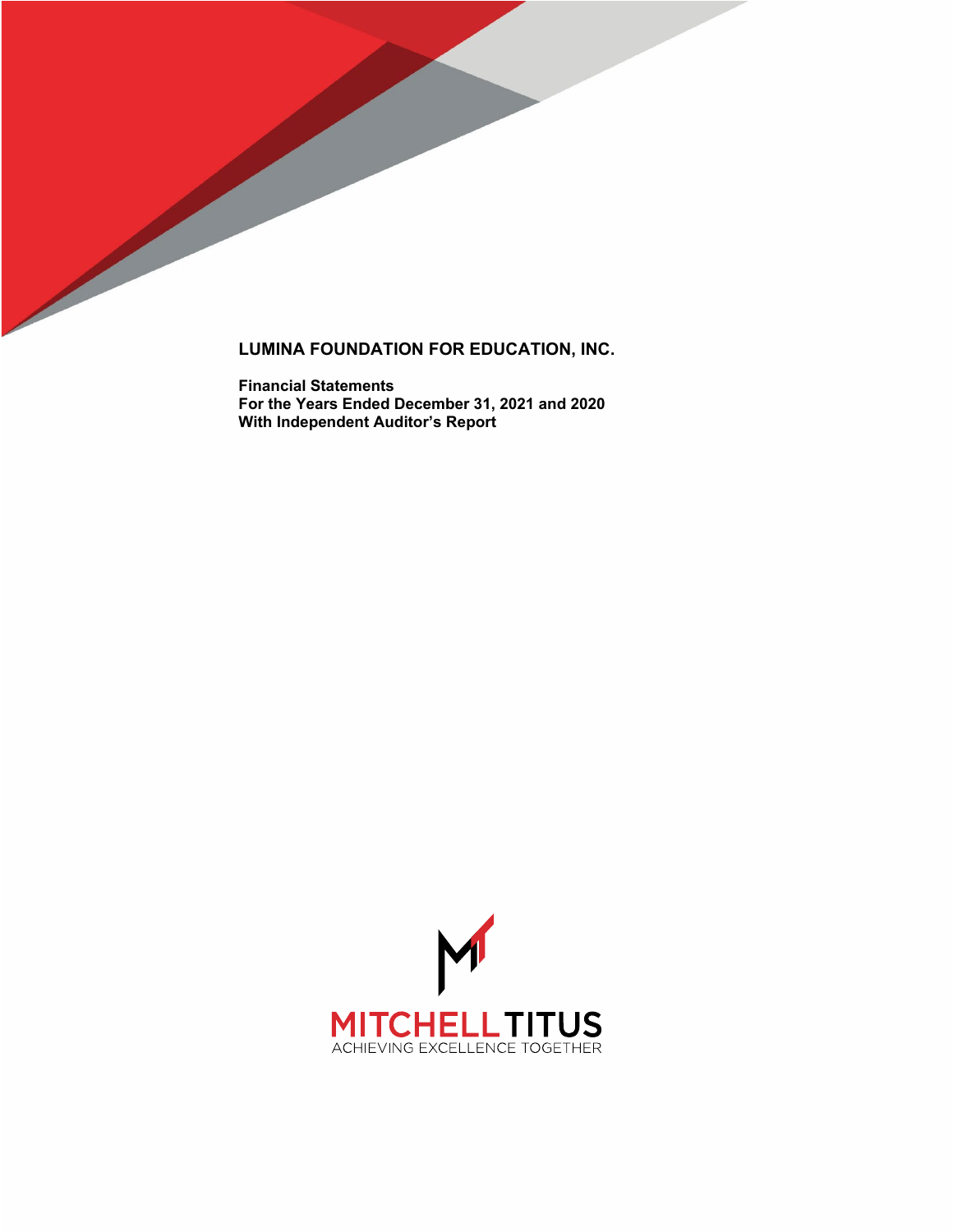Financial Statements For the Years Ended December 31, 2021 and 2020

# **TABLE OF CONTENTS**

|                                         | Page(s)  |
|-----------------------------------------|----------|
| <b>INDEPENDENT AUDITOR'S REPORT</b>     | $1 - 2$  |
| <b>FINANCIAL STATEMENTS</b>             |          |
| <b>Statements of Financial Position</b> | 3        |
| <b>Statements of Activities</b>         | 4        |
| <b>Statements of Cash Flows</b>         | 5        |
| <b>Notes to Financial Statements</b>    | $6 - 18$ |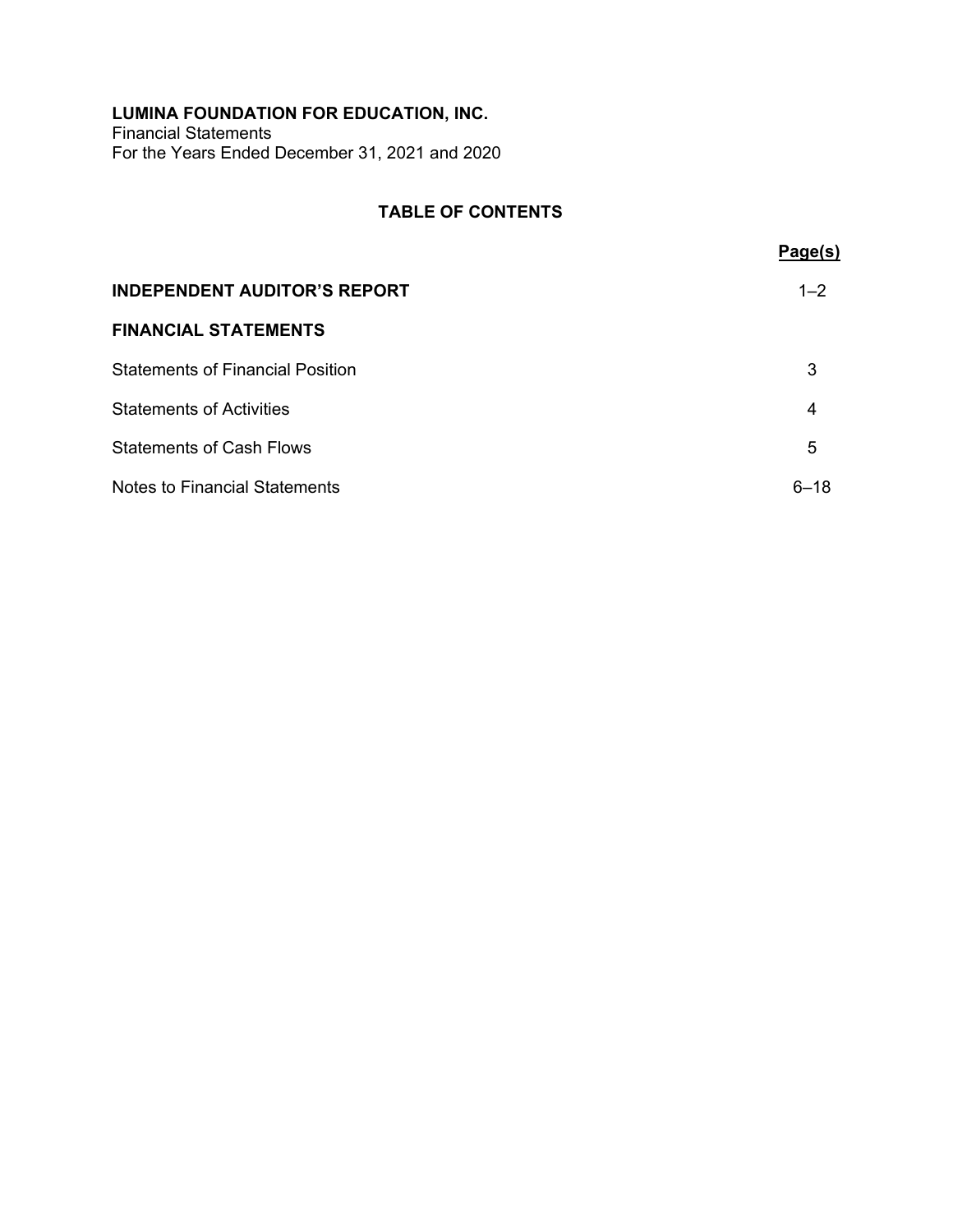

## **INDEPENDENT AUDITOR'S REPORT**

Board of Directors Lumina Foundation for Education, Inc.

#### *Opinion*

We have audited the financial statements of Lumina Foundation for Education, Inc. (the Foundation), which comprise the statements of financial position as of December 31, 2021 and 2020, the related statements of activities and cash flows for the years then ended, and the related notes to the financial statements.

In our opinion, the accompanying financial statements present fairly, in all material respects, the financial position of the Foundation as of December 31, 2021 and 2020, and the changes in its net assets and its cash flows for the years then ended in accordance with accounting principles generally accepted in the United States of America.

### *Basis for Opinion*

We conducted our audits in accordance with auditing standards generally accepted in the United States of America (GAAS). Our responsibilities under those standards are further described in the Auditor's Responsibilities for the Audit of the Financial Statements section of our report. We are required to be independent of the Foundation and to meet our ethical responsibilities, in accordance with the relevant ethical requirements relating to our audits. We believe that the audit evidence we have obtained is sufficient and appropriate to provide a basis for our audit opinion.

#### *Responsibilities of Management for the Financial Statements*

Management is responsible for the preparation and fair presentation of the financial statements in accordance with accounting principles generally accepted in the United States of America, and for the design, implementation, and maintenance of internal control relevant to the preparation and fair presentation of financial statements that are free from material misstatement, whether due to fraud or error.

In preparing the financial statements, management is required to evaluate whether there are conditions or events, considered in the aggregate, that raise substantial doubt about the Foundation's ability to continue as a going concern for one year after the date that the financial statements are available to be issued.

141 West Jackson Blvd. Chicago, IL 60604 **T** +1 312 332 4964 **F** +1 312 332 0181 1 **mitchelltitus.com**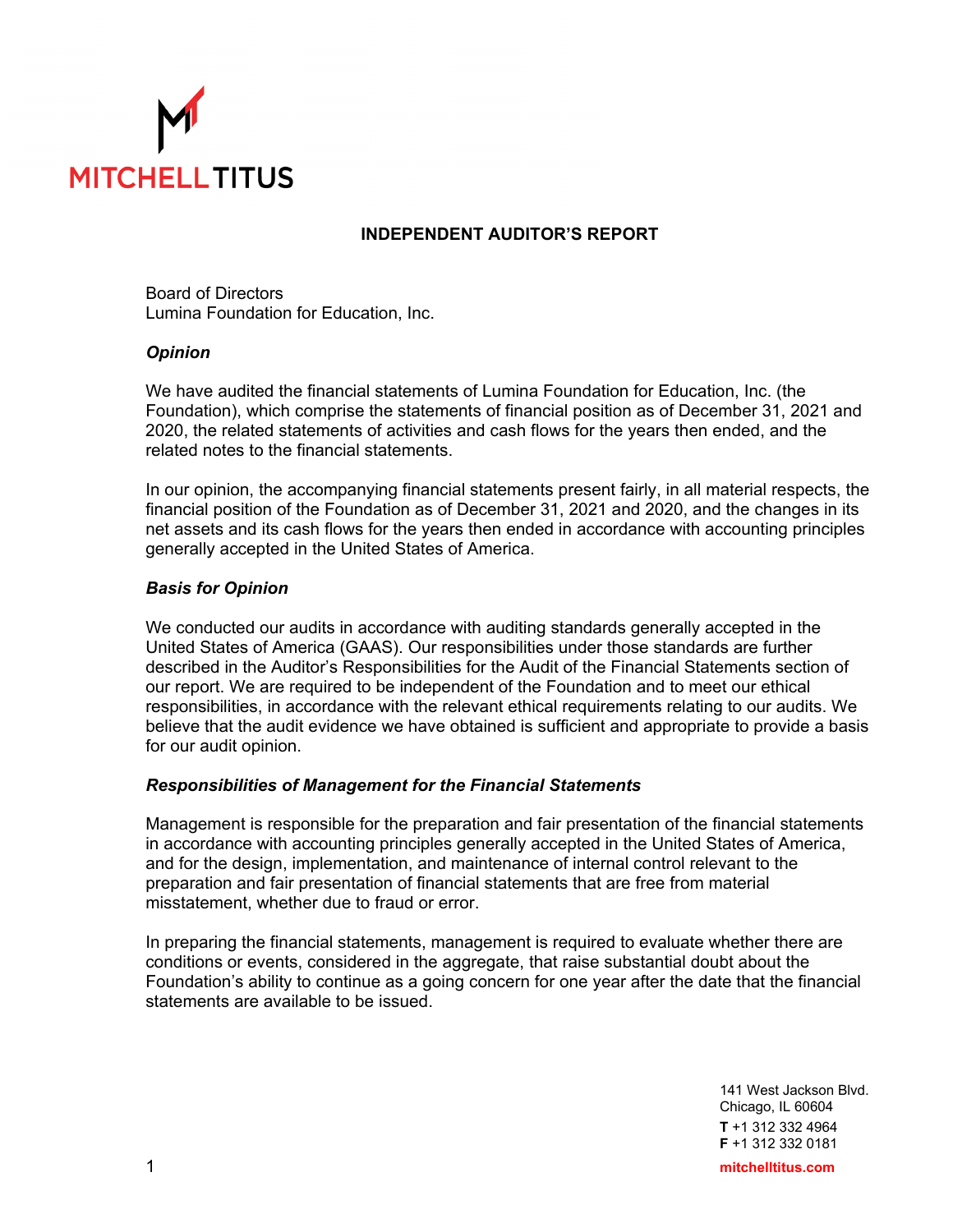

### *Auditor's Responsibilities for the Audit of the Financial Statements*

Our objectives are to obtain reasonable assurance about whether the financial statements as a whole are free from material misstatement, whether due to fraud or error, and to issue an auditor's report that includes our opinion. Reasonable assurance is a high level of assurance but is not absolute assurance and, therefore, is not a guarantee that an audit conducted in accordance with GAAS will always detect a material misstatement when it exists. The risk of not detecting a material misstatement resulting from fraud is higher than for one resulting from error, as fraud may involve collusion, forgery, intentional omissions, misrepresentations, or the override of internal control. Misstatements are considered material if there is a substantial likelihood that, individually or in the aggregate, they would influence the judgment made by a reasonable user based on the financial statements.

In performing an audit in accordance with GAAS, we:

- **EXELT** Exercise professional judgment and maintain professional skepticism throughout the audit.
- I dentify and assess the risks of material misstatement of the financial statements, whether due to fraud or error, and design and perform audit procedures responsive to those risks. Such procedures include examining, on a test basis, evidence regarding the amounts and disclosures in the financial statements.
- Obtain an understanding of internal control relevant to the audit in order to design audit procedures that are appropriate in the circumstances, but not for the purpose of expressing an opinion on the effectiveness of the Foundation's internal control. Accordingly, no such opinion is expressed.
- **Exaluate the appropriateness of accounting policies used and the reasonableness of** significant accounting estimates made by management, as well as evaluate the overall presentation of the financial statements.
- Conclude whether, in our judgment, there are conditions or events, considered in the aggregate, that raise substantial doubt about the Foundation's ability to continue as a going concern for a reasonable period of time.

We are required to communicate with those charged with governance regarding, among other matters, the planned scope and timing of the audit, significant audit findings, and certain internal control-related matters that we identified during the audit.

Mitchell: Titus, LLP

June 16, 2022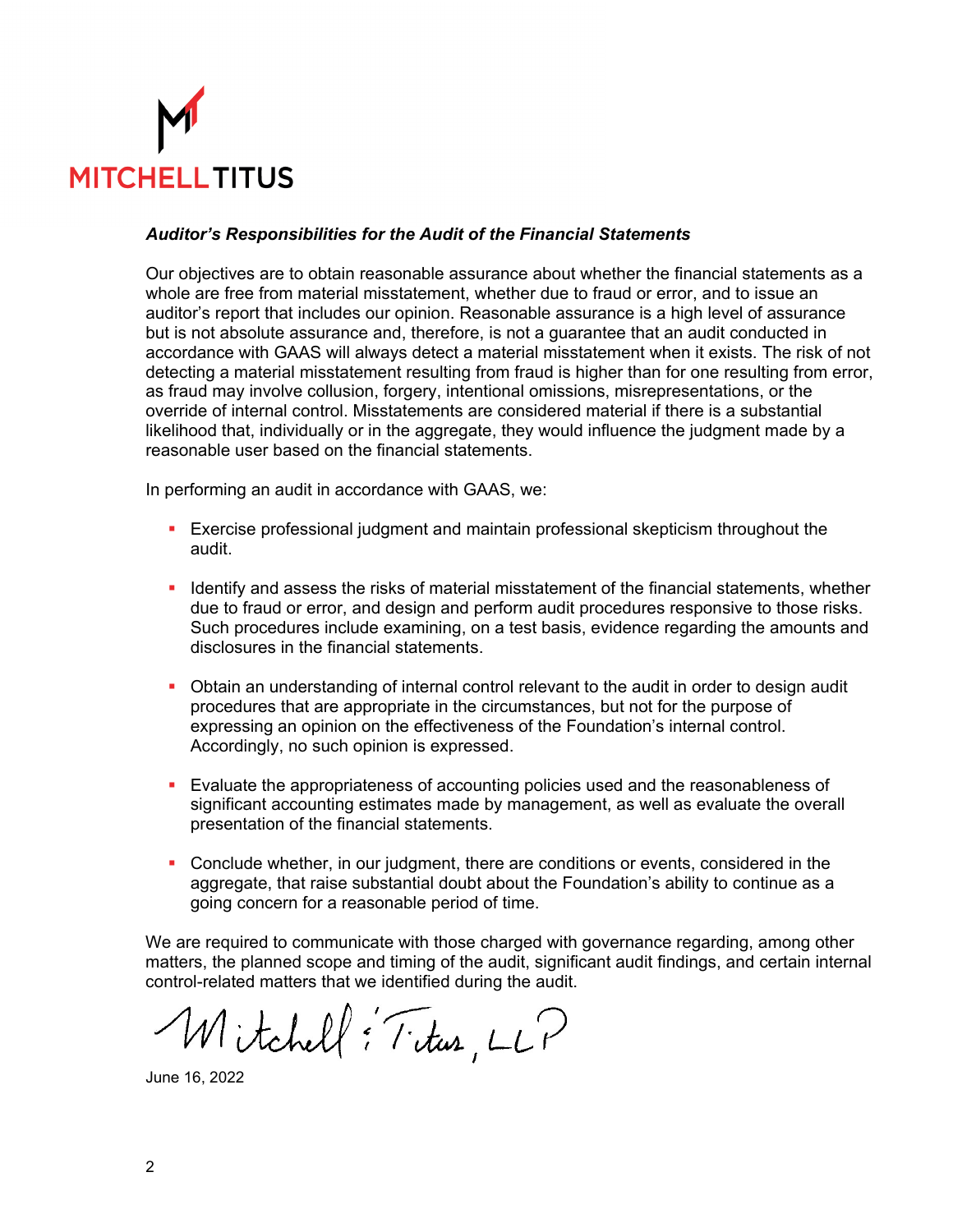Statements of Financial Position December 31, 2021 and 2020 *(\$ in thousands)*

|                                                    | 2021 |           |    | 2020      |  |  |
|----------------------------------------------------|------|-----------|----|-----------|--|--|
| <b>ASSETS</b>                                      |      |           |    |           |  |  |
| Cash and cash equivalents                          | \$   | 25,429    | \$ | 33,113    |  |  |
| Investment proceeds receivable                     |      | 3,736     |    | 54,060    |  |  |
| Investments (Notes 6 and 7)                        |      | 1,571,427 |    | 1,326,777 |  |  |
| Accrued interest and dividends                     |      | 384       |    | 578       |  |  |
| Property and equipment, net                        |      | 296       |    | 620       |  |  |
| Beneficial interest in charitable remainder trusts |      |           |    |           |  |  |
| (Note 9)                                           |      | 728       |    | 672       |  |  |
| Other assets                                       |      | 581       |    | 938       |  |  |
| <b>Total assets</b>                                | \$   | 1,602,581 | \$ | 1,416,758 |  |  |
| <b>LIABILITIES AND NET ASSETS</b>                  |      |           |    |           |  |  |
| Liabilities                                        |      |           |    |           |  |  |
| Grants payable                                     | \$   | 4,082     | \$ | 1,347     |  |  |
| Accounts payable and accrued expenses              |      | 5,791     |    | 3,237     |  |  |
| Pension, payroll, and related liabilities          |      | 3,000     |    | 4,740     |  |  |
| Federal excise tax payable                         |      | 6,638     |    | 5,022     |  |  |
| <b>Total liabilities</b>                           |      | 19,511    |    | 14,346    |  |  |
| Net assets without donor restrictions              |      | 1,583,070 |    | 1,402,412 |  |  |
| <b>Total liabilities and net assets</b>            | \$   | 1,602,581 | \$ | 1,416,758 |  |  |

See accompanying notes to financial statements.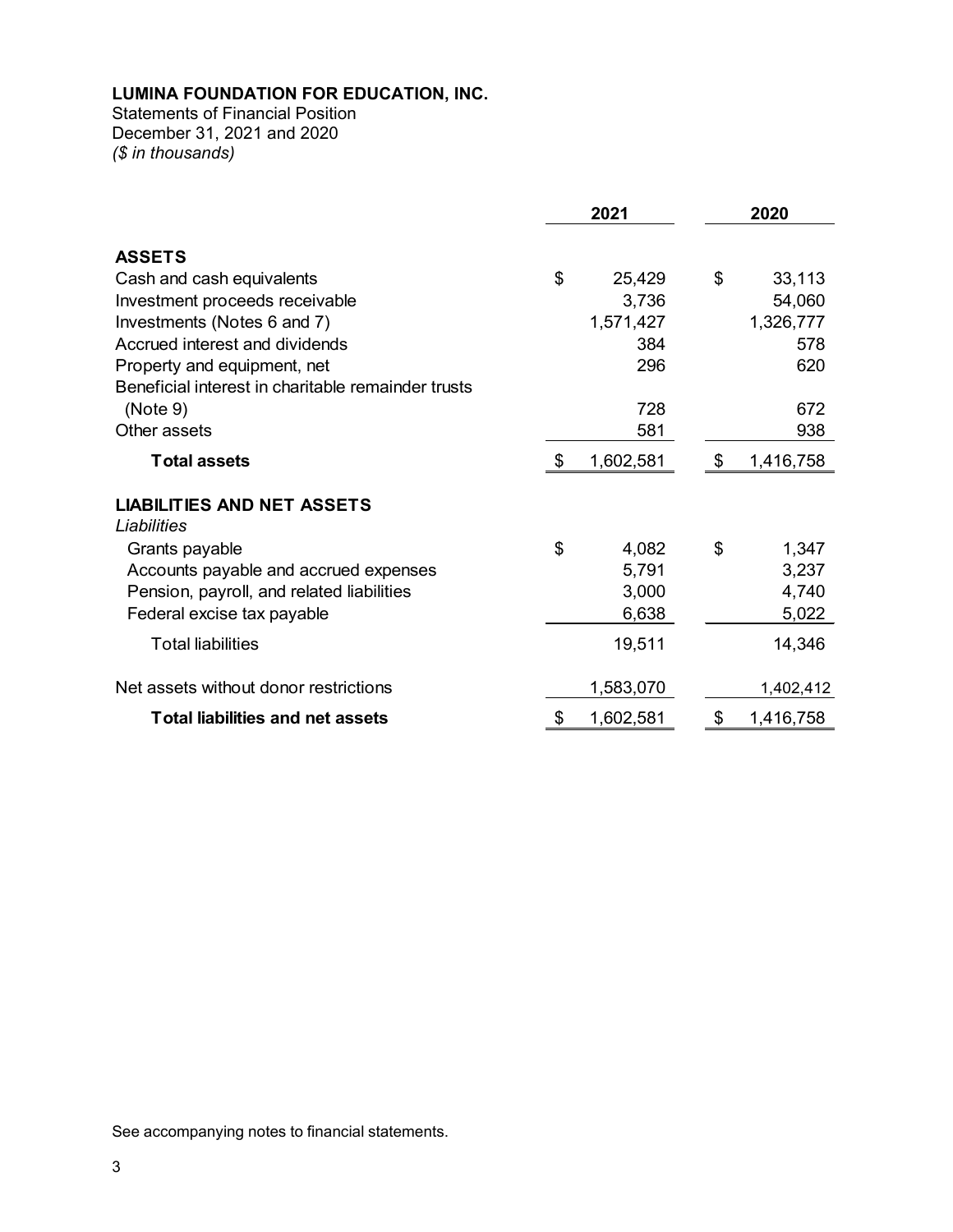Statements of Activities Years Ended December 31, 2021 and 2020 *(\$ in thousands)*

|                                                          | 2021            | 2020 |           |  |
|----------------------------------------------------------|-----------------|------|-----------|--|
| <b>REVENUE</b>                                           |                 |      |           |  |
| Interest and dividends, net of expenses                  | \$<br>3,501     | \$   | 971       |  |
| Contributions and other                                  | 61              |      | 90        |  |
|                                                          | 3,562           |      | 1,061     |  |
| <b>EXPENSES</b>                                          |                 |      |           |  |
| Grants and program related contracts                     | 68,003          |      | 40,434    |  |
| Salaries and related benefits                            | 10,102          |      | 11,755    |  |
| Convening                                                | 981             |      | 453       |  |
| Federal excise tax                                       | 4,437           |      | 4,883     |  |
| Consulting and professional fees                         | 1,869           |      | 2,159     |  |
| Travel and communication                                 | 208             |      | 301       |  |
| Occupancy                                                | 652             |      | 728       |  |
| Printing and supplies                                    | 607             |      | 527       |  |
| Technology services and equipment                        | 674             |      | 591       |  |
| Depreciation and amortization                            | 341             |      | 435       |  |
| Sponsorships and dues                                    | 385             |      | 398       |  |
| Other                                                    | 542             |      | 555       |  |
|                                                          | 88,801          |      | 63,219    |  |
| Expenses in excess of revenue                            | (85, 239)       |      | (62, 158) |  |
| Investment realized/unrealized gains                     | 265,897         |      | 213,579   |  |
| Change in net assets                                     | 180,658         |      | 151,421   |  |
| Net assets without donor restrictions, beginning of year | 1,402,412       |      | 1,250,991 |  |
| Net assets without donor restrictions, end of year       | \$<br>1,583,070 | \$   | 1,402,412 |  |

See accompanying notes to financial statements.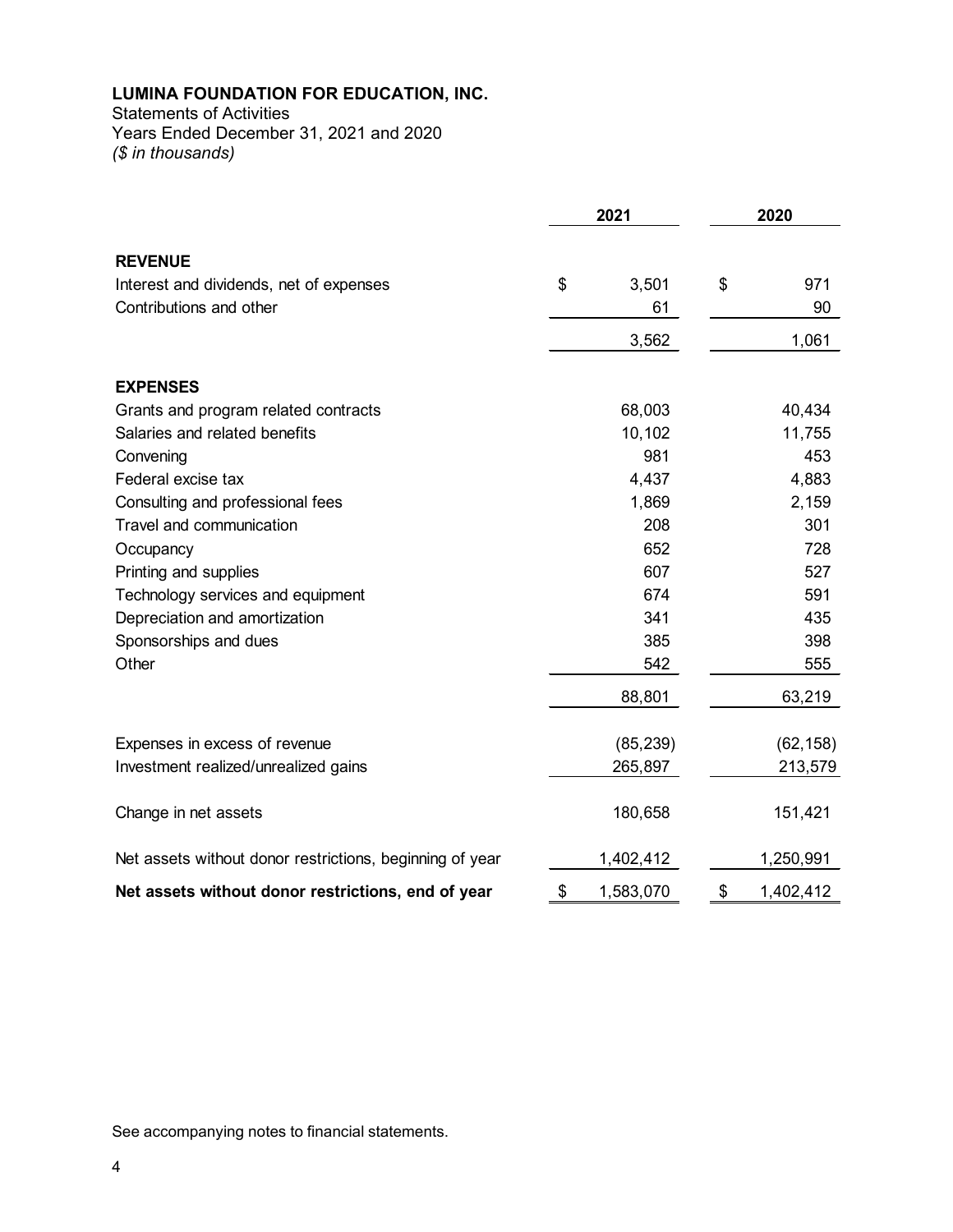Statements of Cash Flows Years Ended December 31, 2021 and 2020 *(\$ in thousands)*

|                                                                                           | 2021          | 2020          |  |  |
|-------------------------------------------------------------------------------------------|---------------|---------------|--|--|
| <b>CASH FLOWS FROM OPERATING ACTIVITIES</b>                                               |               |               |  |  |
| Change in net assets                                                                      | \$<br>180,658 | \$<br>151,421 |  |  |
| Adjustments to reconcile change in net assets to net<br>cash used in operating activities |               |               |  |  |
| Depreciation and amortization                                                             | 366           | 464           |  |  |
| Net realized gain on sale of investments                                                  | (166, 346)    | (116, 673)    |  |  |
| Net unrealized gain on investments                                                        | (99, 551)     | (96, 906)     |  |  |
| Changes in operating assets and liabilities                                               |               |               |  |  |
| Accrued interest and dividends                                                            | 194           | 137           |  |  |
| Beneficial interest in charitable remainder trusts                                        | (56)          | (37)          |  |  |
| Other assets                                                                              | 357           | 173           |  |  |
| Grants payable                                                                            | 2,735         | (10, 566)     |  |  |
| Accounts payable and accrued expenses                                                     | 2,554         | 576           |  |  |
| Pension, payroll and related liabilities                                                  | (1,740)       | 271           |  |  |
| Federal excise tax payable                                                                | 1,616         | 963           |  |  |
| Net cash used in operating activities                                                     | (79, 213)     | (70, 177)     |  |  |
| <b>CASH FLOWS FROM INVESTING ACTIVITIES</b>                                               |               |               |  |  |
| Proceeds from sale of investments                                                         | 1,121,833     | 713,897       |  |  |
| Purchase of investments                                                                   | (1,050,262)   | (625, 632)    |  |  |
| Purchase of property and equipment                                                        | (42)          | (289)         |  |  |
| Net cash provided by investing activities                                                 | 71,529        | 87,976        |  |  |
| <b>CASH FLOWS FROM FINANCING ACTIVITIES</b>                                               |               |               |  |  |
| Proceeds from draws on line of credit facility                                            |               | 45,000        |  |  |
| Repayments of line of credit facility                                                     |               | (45,000)      |  |  |
| Net cash provided by financing activities                                                 |               |               |  |  |
| Net change in cash and cash equivalents                                                   | (7,684)       | 17,799        |  |  |
| Cash and cash equivalents, beginning of year                                              | 33,113        | 15,314        |  |  |
| Cash and cash equivalents, end of year                                                    | \$<br>25,429  | \$<br>33,113  |  |  |

See accompanying notes to financial statements.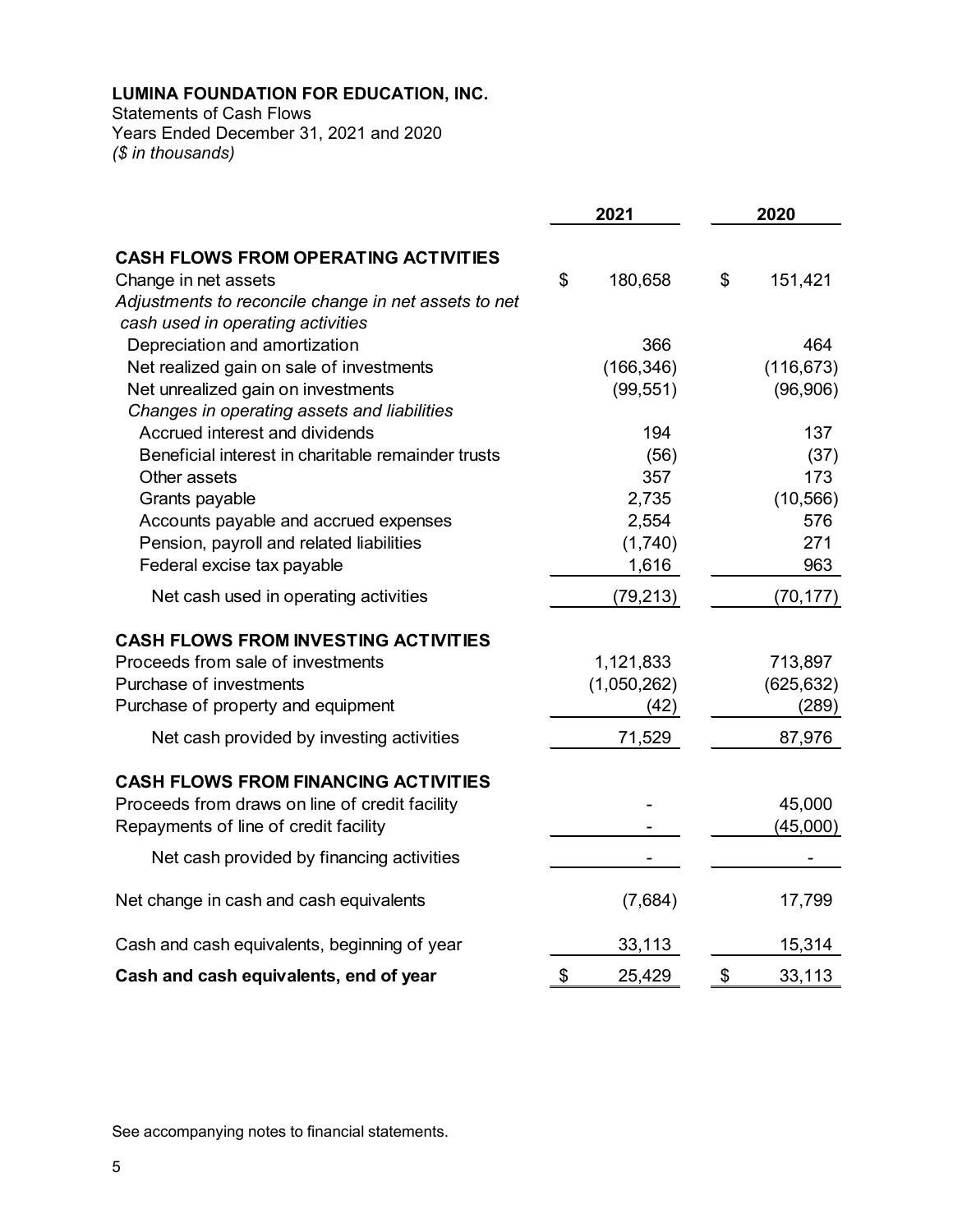Notes to Financial Statements Years Ended December 31, 2021 and 2020 *(\$ in thousands)*

### **NOTE 1 NATURE OF ORGANIZATION**

Lumina Foundation for Education, Inc. (the Foundation) is a private, non-stock, not-for-profit corporation organized under and pursuant to the provisions of the General Corporation Law of the state of Delaware. The Foundation works to make opportunities for learning beyond high school available to all. The Foundation supports the creation of a system that is easy to navigate, delivers fair results, and meets the nation's need for talent through a broad range of credentials. The goal is to prepare people for informed citizenship and success in a global economy.

### **NOTE 2 SUMMARY OF SIGNIFICANT ACCOUNTING POLICIES**

#### Basis of Presentation

The accompanying financial statements have been prepared in accordance with accounting principles generally accepted in the United States of America (U.S. GAAP).

### Income Taxes

The Internal Revenue Service has determined that the Foundation is exempt from federal income tax on related income under Section 501(a) of the Internal Revenue Code. The Foundation is a private foundation subject to federal excise tax on net investment income. Federal excise tax payable at December 31, 2021 and 2020 includes deferred excise taxes of \$5,888 and \$4,622, respectively, on unrealized appreciation of investments. The Foundation has also recorded a taxrelated asset at December 31, 2021 and 2020 of \$150 and \$503, respectively, in relation to estimated payments made in excess of estimated taxes due.

The Foundation is subject to guidance related to accounting for uncertainty in income taxes. This guidance requires the Foundation to recognize a tax benefit only if it is more-likely-than-not the tax position would be sustained in a tax examination, with a tax examination being presumed to occur. The amount recognized is the largest amount of tax benefit that is greater than 50% likely of being realized on examination. For tax positions not meeting the more-likelythan-not test, no tax benefit is recorded. The Foundation has examined this issue and has determined there are no material contingent income tax liabilities or questionable income tax positions.

The Foundation does not expect the total amount of unrecognized tax benefits to significantly change in the next 12 months. The Foundation recognizes interest and/or penalties related to income tax matters in income.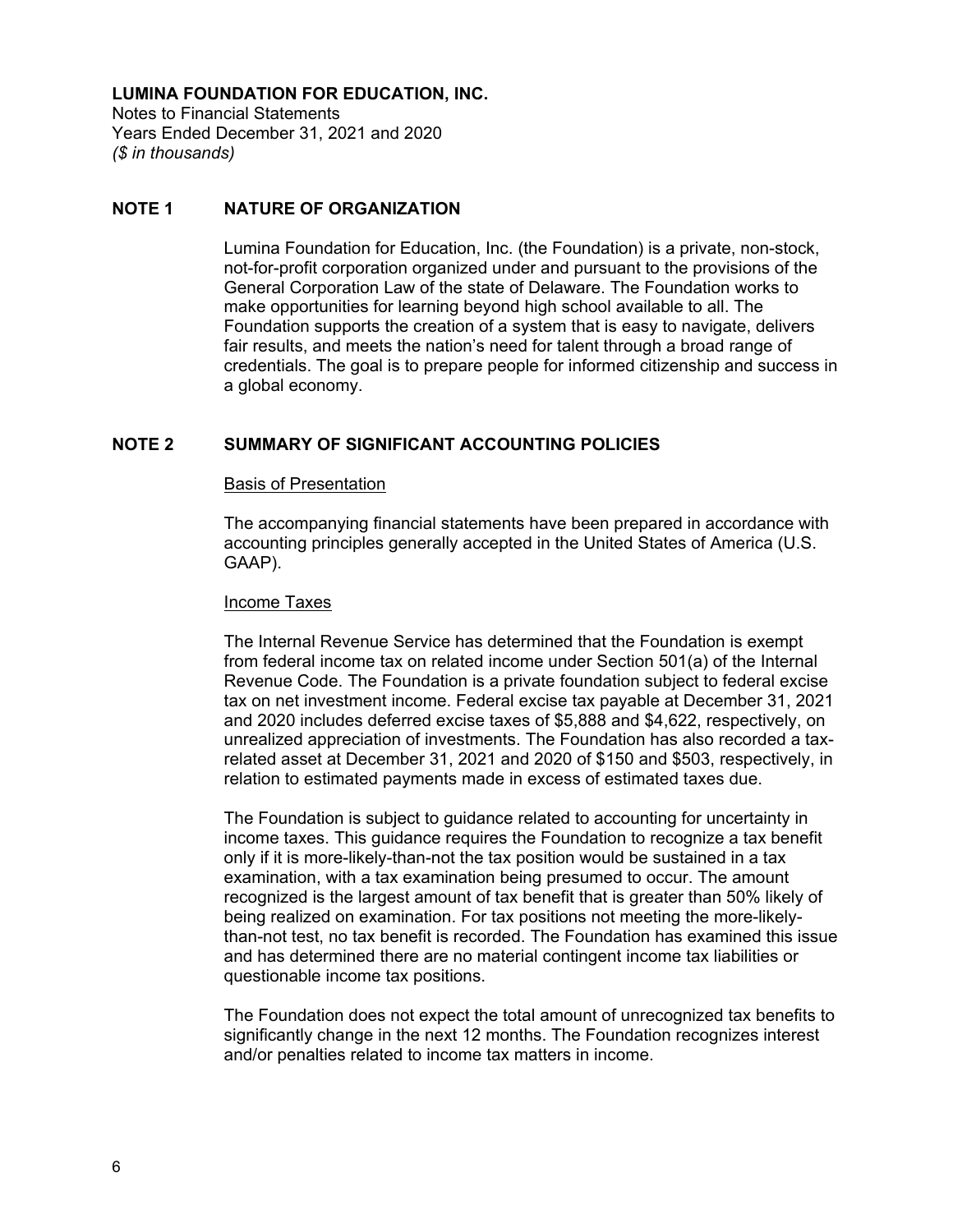Notes to Financial Statements Years Ended December 31, 2021 and 2020 *(\$ in thousands)*

### **NOTE 2 SUMMARY OF SIGNIFICANT ACCOUNTING POLICIES** *(continued)*

#### Required Distributions

The Internal Revenue Code provides that the Foundation generally must distribute for charitable purposes 5% of the average market value of its invested assets. At December 31, 2021, the Foundation has met the minimum distribution requirements. No additional distributions are required prior to January 1, 2022. Further, as of January 1, 2022, the Foundation has an estimated \$75,500 of qualified distributions (grants and qualifying expenses) in excess of the required distributed amount to carry forward for use for up to five years.

#### Cash Equivalents

Cash equivalents include financial instruments with an original maturity of three months or less when purchased. The Foundation routinely invests in money market funds. These funds generally invest in highly liquid United States government obligations. Cash equivalents are carried at cost, which approximates fair value. The first \$250 of deposits per financial institution is insured by a government agency.

#### Investments

Investments in securities are measured at fair value, which are generally determined by reference to quoted market prices. Securities traded in less active markets may be valued by reference to other inputs, such as dealer quotes, transactions in less active markets or models using observable market information. Investment gain or loss (including realized and unrealized gains and losses on investments, equity earnings on investments, and interest and dividends, net of investment expenses) is included in the statements of activities, which are prepared on an accrual basis. Investment proceeds receivable represent sales of investments initiated but not yet settled as of December 31.

The fair value of investments in marketable alternatives, limited partnerships, limited liability companies, and certain pooled equities is estimated by management based upon net asset value per share or its equivalent provided by an independent investment advisor, or a partnership general partner or advisory committee (approximately 85% and 82% of fair value of investments as of December 31, 2021 and 2020, respectively).

#### **Contributions**

Gifts of cash and other assets received without donor stipulations are reported as revenue and net assets without donor restrictions. Gifts received with a donor stipulation that limits their use are reported as revenue and net assets with donor restrictions, however, no such gifts have been received by the Foundation.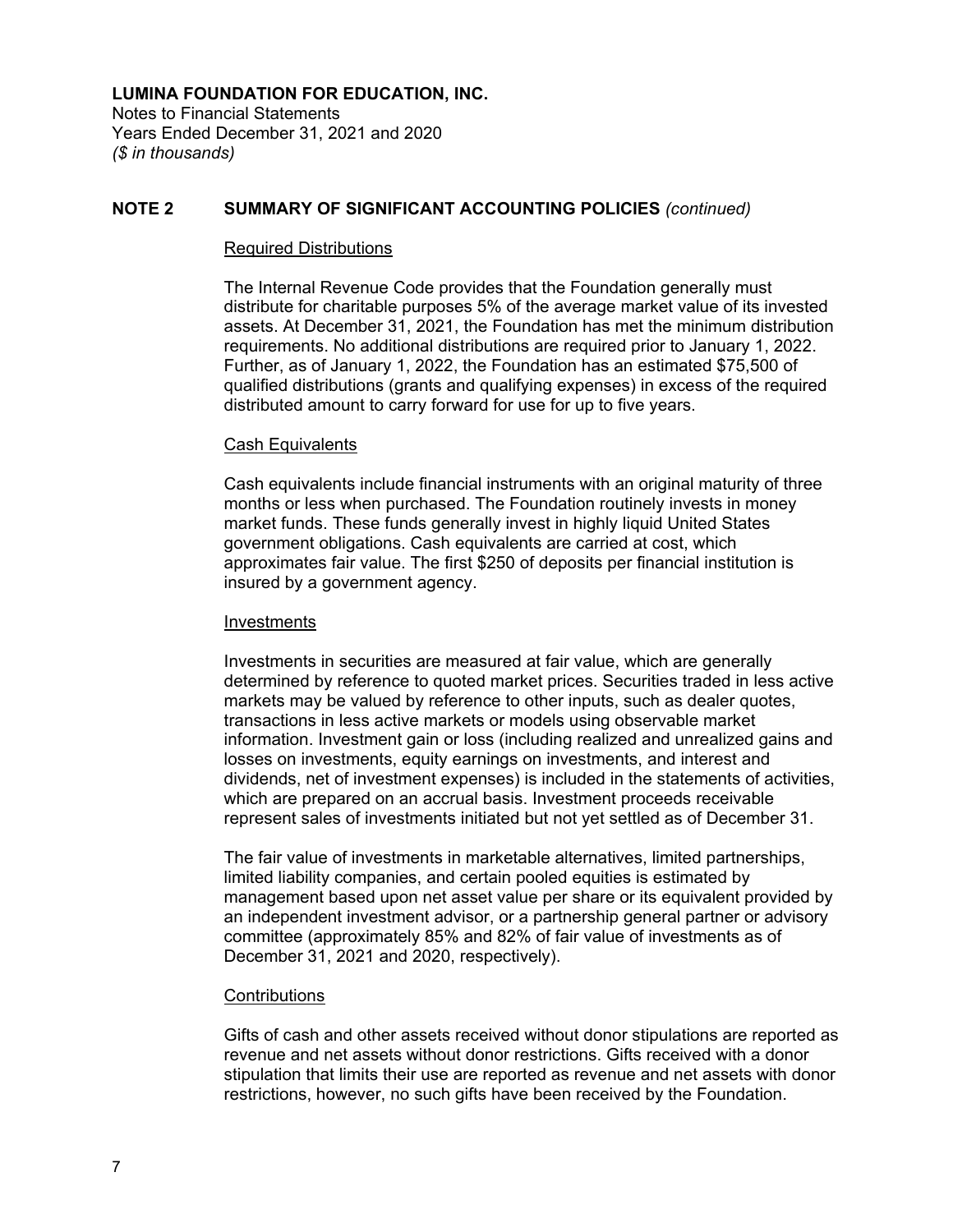Notes to Financial Statements Years Ended December 31, 2021 and 2020 *(\$ in thousands)*

### **NOTE 2 SUMMARY OF SIGNIFICANT ACCOUNTING POLICIES** *(continued)*

#### Grants and Program-Related Contracts

The full amount of grants are recognized as expenses in the period approved. Grants payable over multiple years are discounted to present value. The Foundation contracts with various entities to further its mission. Program-related contracts are expensed as the services are performed. As of December 31, 2021 and 2020, outstanding commitments on program-related contracts totaled \$7,172 and \$2,578, respectively.

#### Use of Estimates

The preparation of financial statements requires management to make estimates and assumptions that affect the amounts reported in the financial statements and accompanying notes. Actual results could differ from those estimates.

The financial statements include investments valued at \$1,340,024 and \$1,086,111 as of December 31, 2021 and 2020, respectively, whose values have been estimated by an independent investment manager or a partnership general partner or valuation committee in the absence of readily ascertainable market values. Due to the inherent uncertainty of the valuation process, the estimated values may differ significantly from the values that would have been used had a ready market for the securities existed, and the differences could be material to the financial statements.

#### Subsequent Events

The Foundation has performed an analysis of the activities and transactions subsequent to December 31, 2021, to determine the need for any adjustments or disclosures to the financial statements for the year ended December 31, 2021. The Foundation entered into new line of credit facilities totaling \$125,000 in April 2022. See footnote 7 for additional details. This analysis has been performed through June 16, 2022, the date the financial statements were available to be issued.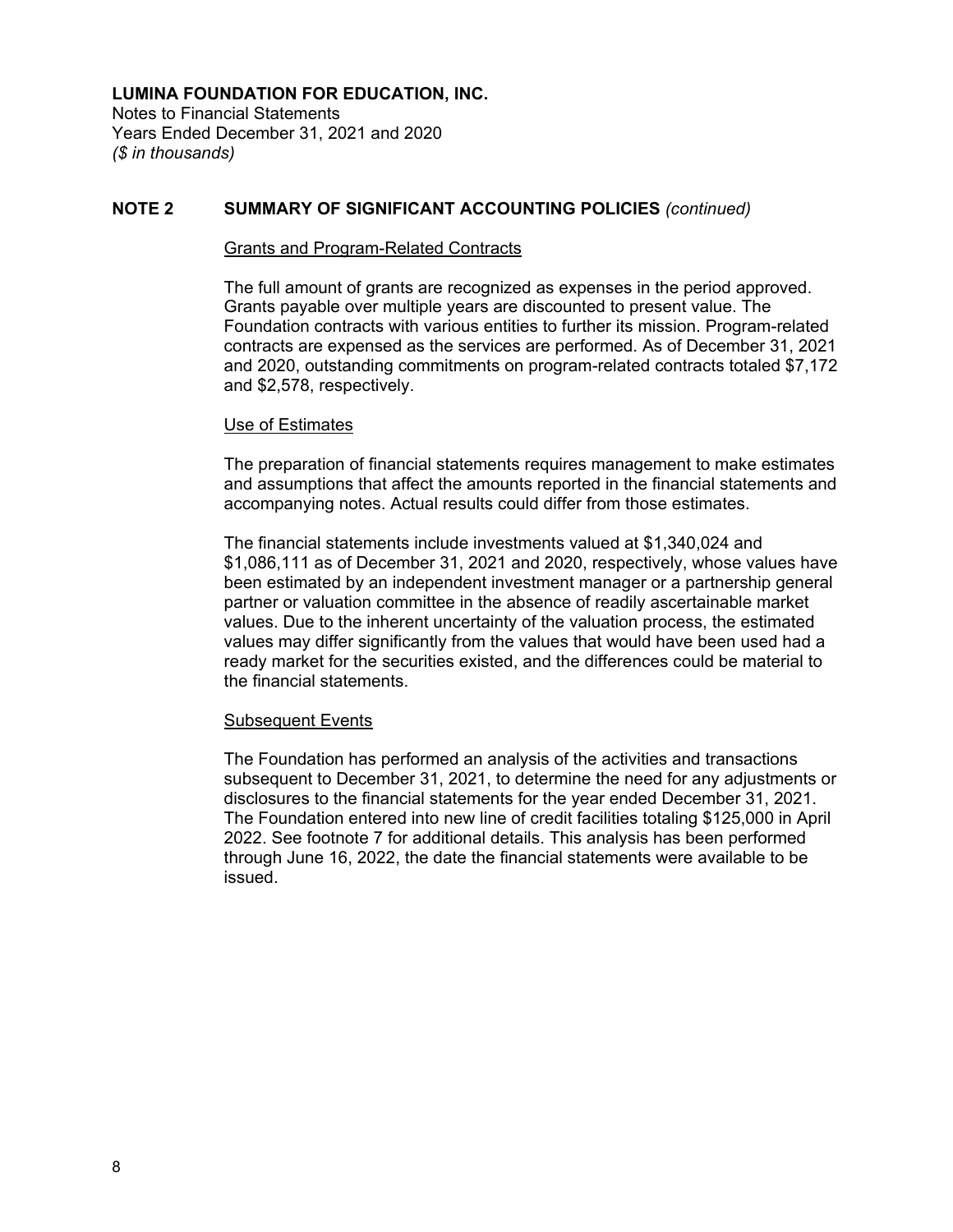Notes to Financial Statements Years Ended December 31, 2021 and 2020 *(\$ in thousands)*

### **NOTE 3 INVESTMENTS**

The following is a summary of investments at fair value:

|                                             | 2021      | 2020 |           |  |
|---------------------------------------------|-----------|------|-----------|--|
| Short-term bond mutual fund                 | \$        | \$   | 45,075    |  |
| Government and government agency bonds      | 28,480    |      | 27,953    |  |
| Corporate bonds and asset-backed securities | 43,730    |      | 58,786    |  |
| Equities                                    | 582,616   |      | 552,644   |  |
| Marketable alternative investments          | 374,573   |      | 242,803   |  |
| Partnerships                                | 542,028   |      | 399,516   |  |
|                                             | 1,571,427 |      | 1,326,777 |  |

### **NOTE 4 EMPLOYEE BENEFIT PLANS**

The Foundation sponsors a noncontributory, defined-benefit pension plan, a discretionary plan, and a savings investment plan. During 2021 and 2020, the Foundation recognized expenses for the savings investment plan of \$461 and \$407, respectively. During 2021 and 2020, the Foundation recognized a net actuarial change for the defined-benefit pension plan, resulting in a change in the liability each year of \$2,108 and \$468, respectively. All benefit plans remain active during the period covered.

### **NOTE 5 LEASES**

The Foundation leases certain property and equipment under various noncancelable operating leases. Rental expense under these leases was \$718 and \$791 for 2021 and 2020, respectively. The Foundation entered into new property leases for the Washington, DC and Indianapolis, IN locations during 2021. The Washington, DC lease commences in 2022 and extends for 111 months. The Indianapolis office is moving locations and the lease begins in 2024 and extends until 2034. Future minimum lease commitments under the leases at December 31, 2021 are as follows:

| <b>Year Ending</b> |    | <b>Amount</b> |  |  |  |  |
|--------------------|----|---------------|--|--|--|--|
|                    |    |               |  |  |  |  |
| 2022               | \$ | 696           |  |  |  |  |
| 2023               |    | 756           |  |  |  |  |
| 2024               |    | 825           |  |  |  |  |
| 2025               |    | 1,057         |  |  |  |  |
| 2026               |    | 1,082         |  |  |  |  |
| Thereafter         |    | 8,243         |  |  |  |  |
|                    | S  | 12,659        |  |  |  |  |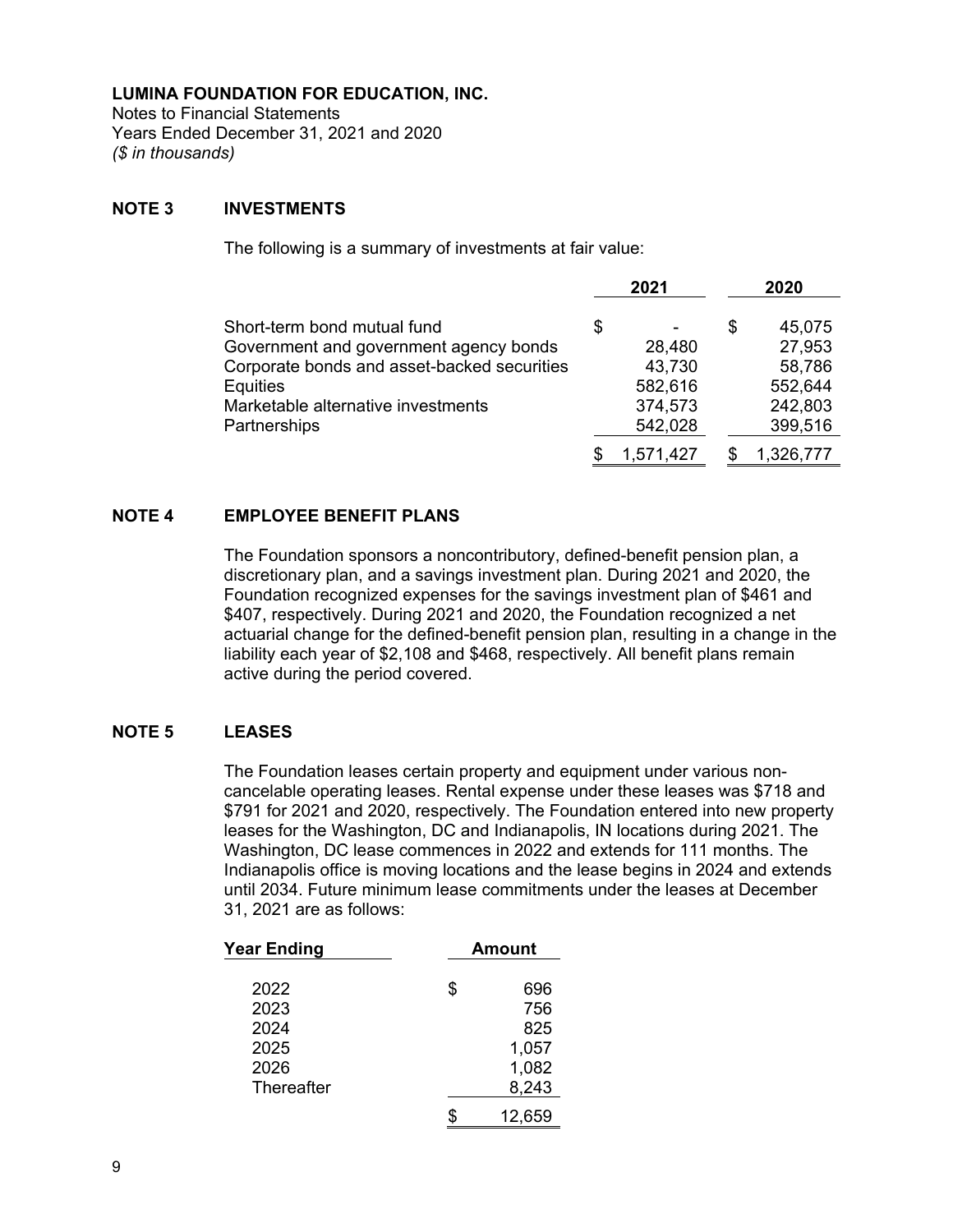Notes to Financial Statements Years Ended December 31, 2021 and 2020 *(\$ in thousands)*

### **NOTE 6 FAIR VALUE OF FINANCIAL INSTRUMENTS**

Fair value is defined as the price that would be received for an asset or paid to transfer a liability (*i.e.*, an exit price) in the Foundation's principal or most advantageous market for the asset or liability in an orderly transaction between market participants on the measurement date.

U.S. GAAP establishes a fair value hierarchy, which requires an entity to maximize the use of observable inputs and minimize the use of unobservable inputs when measuring fair value. U.S. GAAP describes three levels of inputs that may be used to measure fair value:

- *Level 1:* Quoted prices (unadjusted) for identical assets or liabilities in active markets that the entity has the ability to access as of the measurement date.
- *Level 2:* Significant other observable inputs other than Level 1 prices such as quoted prices for similar assets or liabilities; quoted prices in markets that are not active; or other inputs that are observable or can be corroborated by observable market data.
- *Level 3:* Significant unobservable inputs that reflect a reporting entity's own assumptions about the assumptions that market participants would use in pricing an asset or liability.

In many cases, a valuation technique used to measure fair value includes inputs from multiple levels of the fair value hierarchy. The lowest level of significant input determines the placement of the entire fair value measurement in the hierarchy.

Certain investments are valued using the net asset value (NAV) (or its equivalent) provided by the fund as a practical expedient. Those investments include pooled equities, marketable alternative assets, and partnerships and are excluded from the valuation hierarchy.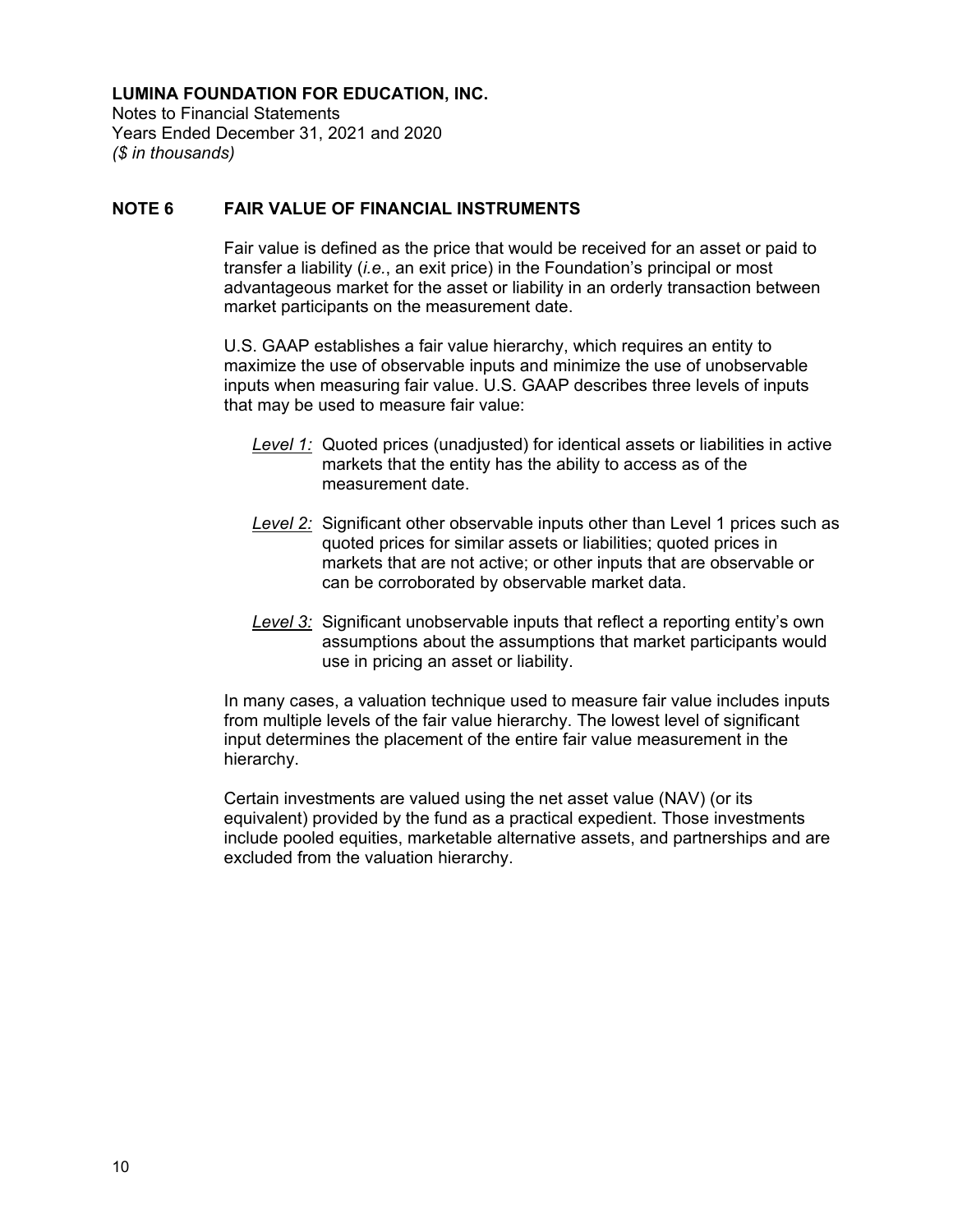Notes to Financial Statements Years Ended December 31, 2021 and 2020 *(\$ in thousands)*

# **NOTE 6 FAIR VALUE OF FINANCIAL INSTRUMENTS** *(continued)*

Assets measured at fair value on a recurring basis are summarized by major category below:

#### Fair Value Measurements at December 31, 2021

|                                                 | Total<br><b>Investments</b> | Level 1       |              | Level 3      | <b>Valued Using</b><br><b>NAV Expedient</b> |  |
|-------------------------------------------------|-----------------------------|---------------|--------------|--------------|---------------------------------------------|--|
| <b>Investments</b>                              |                             |               |              |              |                                             |  |
| Short-term bond mutual fund                     | \$                          | \$            | \$           | \$           | \$                                          |  |
| U.S. Government and and government agency bonds | 28.480                      |               | 28.480       |              |                                             |  |
| Corporate bonds asset-backed securities         | 43,730                      |               | 43,730       |              |                                             |  |
| Equities                                        |                             |               |              |              |                                             |  |
| Energy                                          | 111                         | 111           |              |              |                                             |  |
| Financials                                      |                             |               |              |              |                                             |  |
| <b>Health Care</b>                              |                             |               |              |              |                                             |  |
| Industrials                                     |                             |               |              |              |                                             |  |
| Information and other technology                | 1,689                       | 1,689         |              |              |                                             |  |
| Materials                                       |                             |               |              |              |                                             |  |
| Domestic exchange-traded funds                  | 101,874                     | 101,874       |              |              |                                             |  |
| Global exchange-traded funds                    | 23,104                      | 23,104        |              |              |                                             |  |
| Funds and mutual funds                          |                             |               |              |              |                                             |  |
| Pooled domestic                                 | 145.394                     |               |              |              | 145,394                                     |  |
| Pooled international                            | 29.620                      |               |              |              | 29,620                                      |  |
| Pooled global                                   | 200,335                     |               |              |              | 200,335                                     |  |
| Pooled emerging and frontier markets            | 48.074                      |               |              |              | 48.074                                      |  |
| Private education related                       | 32.415                      |               |              | 32,415       |                                             |  |
| Marketable alternative assets                   | 374,573                     |               |              |              | 374,573                                     |  |
| Partnerships                                    |                             |               |              |              |                                             |  |
| Buyout and venture capital                      | 271,015                     |               |              |              | 271,015                                     |  |
| Real estate and resource related                | 176.751                     |               |              |              | 176,751                                     |  |
| Other strategies                                | 44,245                      |               |              |              | 44,245                                      |  |
| <b>Education related</b>                        | 50,017                      |               |              |              | 50,017                                      |  |
| <b>Total investments</b>                        | \$1,571,427                 | 126,778<br>\$ | 72,210<br>\$ | 32,415<br>\$ | 1,340,024<br>\$                             |  |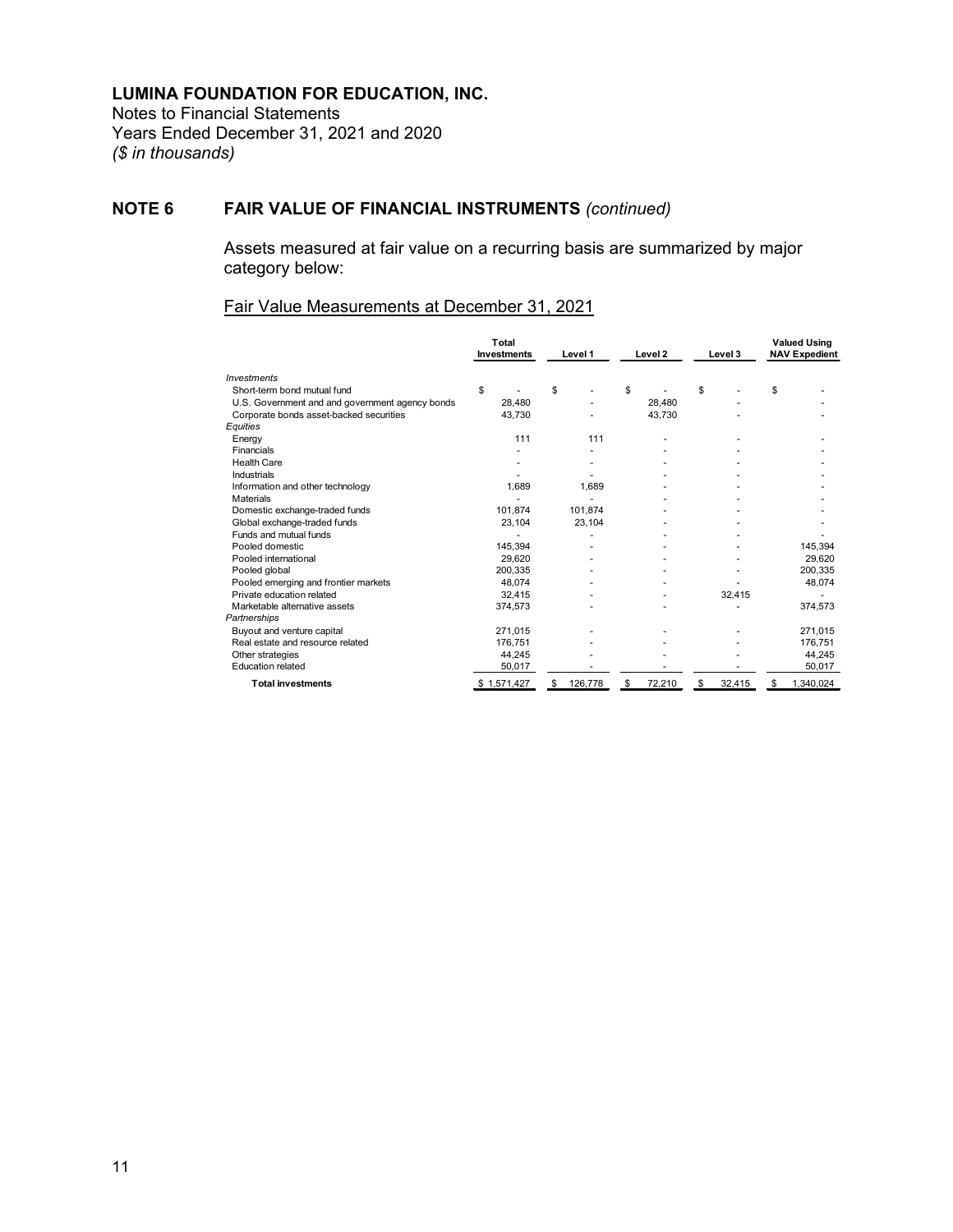Notes to Financial Statements Years Ended December 31, 2021 and 2020 *(\$ in thousands)*

## **NOTE 6 FAIR VALUE OF FINANCIAL INSTRUMENTS** *(continued)*

### Fair Value Measurements at December 31, 2020

|                                      | <b>Total</b><br><b>Investments</b> | Level 1 |         | Level <sub>2</sub> | Level 3 |        | <b>Valued Using</b><br><b>NAV Expedient</b> |           |
|--------------------------------------|------------------------------------|---------|---------|--------------------|---------|--------|---------------------------------------------|-----------|
| <b>Investments</b>                   |                                    |         |         |                    |         |        |                                             |           |
| Short-term bond mutual fund          | \$<br>45,075                       |         | 45,075  | \$                 | \$      |        | \$                                          |           |
| Government and government agency     |                                    |         |         |                    |         |        |                                             |           |
| bonds                                | 27,953                             |         |         | 27,953             |         |        |                                             |           |
| Corporate bonds and asset-backed     |                                    |         |         |                    |         |        |                                             |           |
| securities                           | 58,786                             |         |         | 58,786             |         |        |                                             |           |
| Equities                             |                                    |         |         |                    |         |        |                                             |           |
| Consumer discretionary               |                                    |         |         |                    |         |        |                                             |           |
| Energy                               | 124                                |         | 124     |                    |         |        |                                             |           |
| Financials                           |                                    |         |         |                    |         |        |                                             |           |
| <b>Health Care</b>                   |                                    |         |         |                    |         |        |                                             |           |
| Industrials                          |                                    |         |         |                    |         |        |                                             |           |
| Information and other technology     |                                    |         |         |                    |         |        |                                             |           |
| <b>Materials</b>                     |                                    |         |         |                    |         |        |                                             |           |
| Domestic exchange-traded fund        | 15.602                             |         | 15.602  |                    |         |        |                                             |           |
| Funds and mutual funds               | 76.803                             |         | 76,803  |                    |         |        |                                             |           |
| Pooled domestic                      | 122.847                            |         |         |                    |         |        |                                             | 122,847   |
| Pooled international                 | 57,402                             |         |         |                    |         |        |                                             | 57,402    |
| Pooled global                        | 214,471                            |         |         |                    |         |        |                                             | 214,471   |
| Pooled emerging and frontier markets | 49,071                             |         |         |                    |         |        |                                             | 49,071    |
| Private education related            | 16.323                             |         |         |                    |         | 16.323 |                                             |           |
| Marketable alternative investments   | 242,803                            |         |         |                    |         |        |                                             | 242,803   |
| Partnerships                         |                                    |         |         |                    |         |        |                                             |           |
| Buyout and venture capital           | 191,675                            |         |         |                    |         |        |                                             | 191,675   |
| Real estate and resource related     | 140,682                            |         |         |                    |         |        |                                             | 140,682   |
| Other strategies                     | 37,554                             |         |         |                    |         |        |                                             | 37,554    |
| <b>Education related</b>             | 29,606                             |         |         |                    |         |        |                                             | 29,606    |
| <b>Total investments</b>             | \$<br>1,326,777                    | \$      | 137,604 | \$<br>86,739       | \$      | 16,323 | \$                                          | 1,086,111 |

#### Inputs and Valuation Techniques

*Bond mutual fund, government bonds, corporate bonds and asset-backed securities*: The short-term bond mutual fund is valued at the closing price reported in the active market in which the bond fund is traded (Level 1 inputs). Government bonds and agency bonds, corporate bonds, and asset-backed securities are valued without relying exclusively on quoted prices for the specific securities but rather by relying on the securities' relationship to the benchmark quoted securities or on models using market information (Level 2 inputs). There are no significant restrictions on redemption and no unfunded future commitments to these investments.

#### Equity Securities

*Exchange-traded public equity:* Exchange-traded public equity investments are direct investments in common stocks and exchange traded funds. The fair values are determined by obtaining quoted prices on nationally recognized securities exchanges (Level 1 inputs).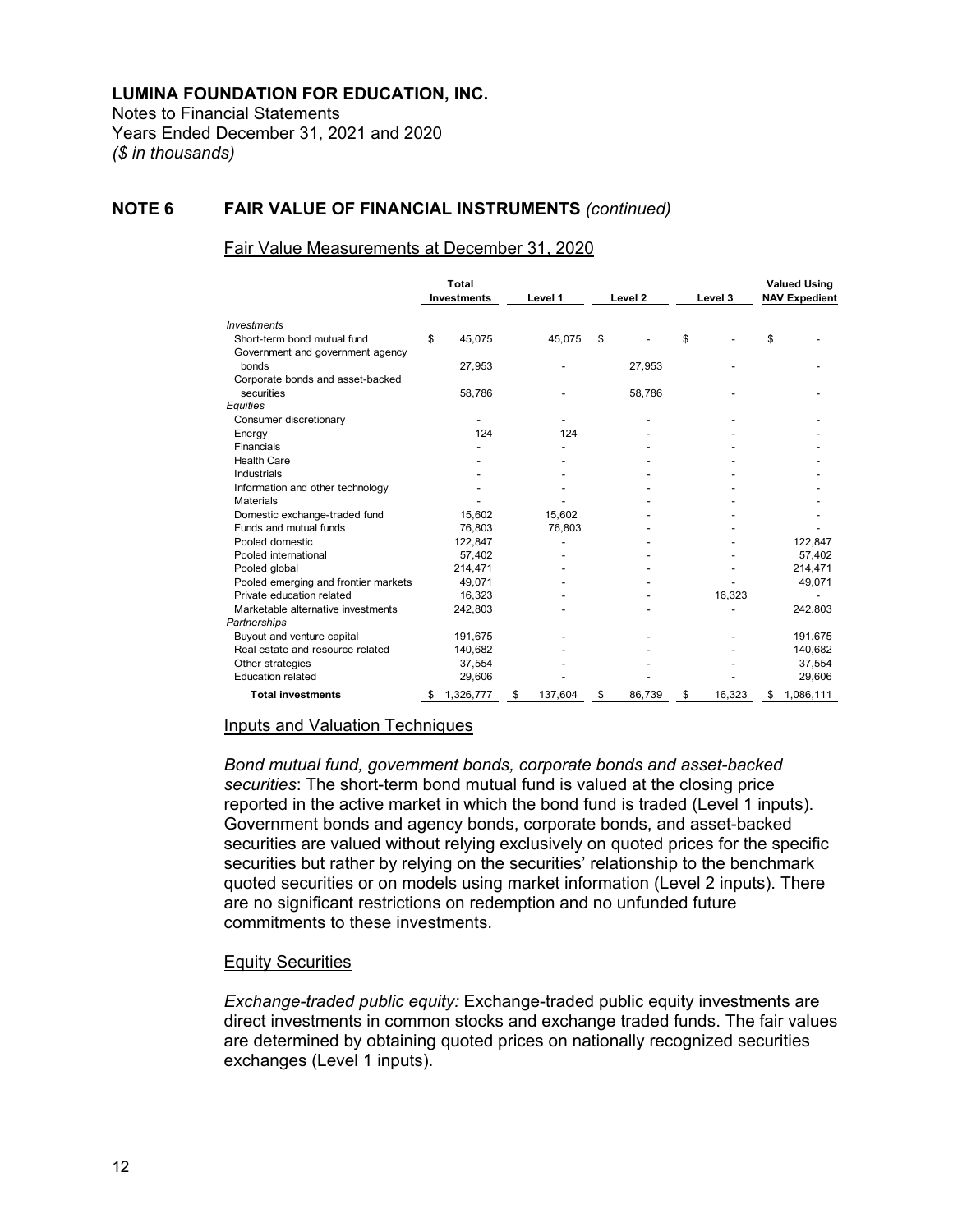Notes to Financial Statements Years Ended December 31, 2021 and 2020 *(\$ in thousands)*

### **NOTE 6 FAIR VALUE OF FINANCIAL INSTRUMENTS** *(continued)*

#### Equity Securities *(continued)*

*Pooled equity*: Pooled equity investments consist of mutual funds and common trust funds, which are invested in equity securities in the specified geography or market strategy. These funds are valued by the managers utilizing standard valuation procedures and policies to assess the fair value of the underlying investment holdings to derive NAV. For holdings in marketable securities listed on national securities exchanges, the values represent the publicly traded values; Foundation management has full transparency to the holdings of these funds. NAVs are generally determined monthly and the Foundation possesses the ability to redeem its investment at the NAV. Redemptions may be made daily, monthly, quarterly, or annually with notice periods ranging from 10 days to 12 months when applicable. Certain funds are subject to lock-ups of up to three years.

*Private education related:* Private education-related equities consist of equity ownership interests in 14 and 13 entities operating in the education sector as of December 31, 2021 and 2020, respectively. The investments in 2021 and 2020 are valued at estimated market values of \$32,415 and \$16,323, respectively, (Level 3 inputs).

#### Marketable Alternative Investments

Marketable alternative investments comprise investments in hedge funds that employ a variety of strategies, which include U.S. and global long/short, event and diversified arbitrage, credit strategies and regional focus. These funds may invest in a mixture of public and private securities. The funds seek to generate positive risk-adjusted returns across the market cycle. The Foundation uses the NAV expedient to determine fair value. The managers utilize standard valuation procedures and policies to assess the fair value of the underlying investment holdings to derive NAV. For holdings in marketable securities listed on national securities exchanges, the values represent the publicly traded values, and holdings in private securities are generally valued using the mark-to-market method, which attempts to apply a fair value standard by referring to meaningful third-party transactions, comparable public market valuations, appraisals and/or the income approach.

The Foundation possesses the ability to redeem its investment at the NAV. Redemptions may be made monthly, quarterly, or annually with notice periods ranging from 45 to 150 days. In certain instances, however, lock-ups of up to three years are in place, or the fund balance is in illiquid side pocket investments.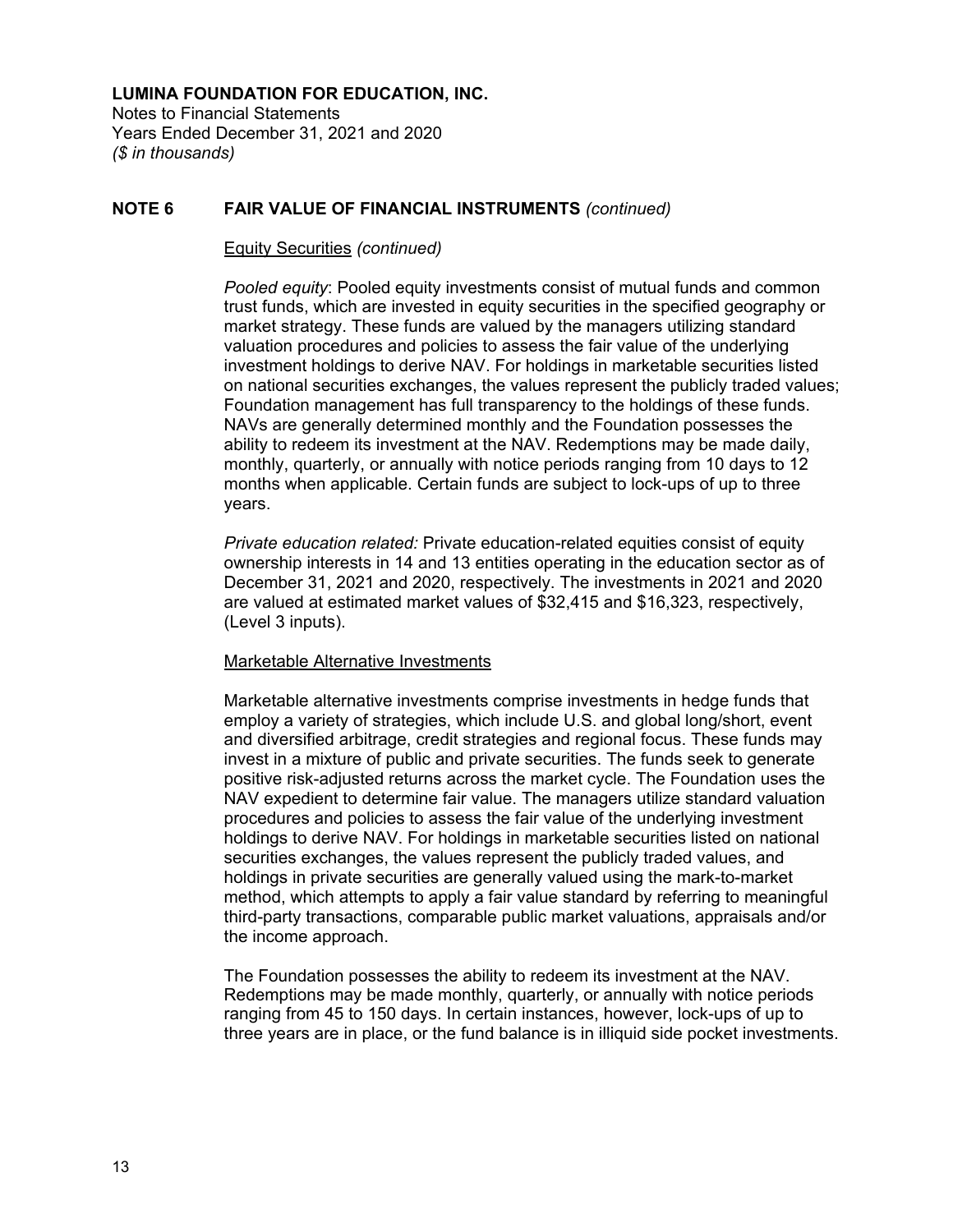Notes to Financial Statements Years Ended December 31, 2021 and 2020 *(\$ in thousands)*

### **NOTE 6 FAIR VALUE OF FINANCIAL INSTRUMENTS** *(continued)*

#### **Partnerships**

The fair values of the investments in partnerships have been estimated using the NAV of the Foundation's ownership interest in partners' capital under the market approach. Holdings in private securities are generally valued using the mark-tomarket method, which attempts to apply a fair value standard by referring to meaningful third-party transactions, comparable public market valuations, appraisals and/or the income approach. The Foundation's management has reviewed the valuations reported by investment managers and determined that NAV is a reasonable and prudent estimate of fair value. These investments cannot be redeemed at NAV with the fund managers. Partnership investments are not readily marketable and their estimated value is subject to uncertainty. Therefore, there may be a material difference between their estimated value and the value received if sold.

Distributions from each partnership will be received as the underlying investments of the funds are liquidated. It is estimated that the underlying assets of the funds will be liquidated over the next 10 years.

#### Unfunded Commitments

The Foundation's unfunded commitments to partnerships at December 31 are summarized below:

|                                                                                                                                                             | 2021                                  | 2020 |                                      |  |
|-------------------------------------------------------------------------------------------------------------------------------------------------------------|---------------------------------------|------|--------------------------------------|--|
| Buyout and venture capital partnerships<br>Real estate and resource-related partnerships<br>Other strategies partnerships<br>Education-related partnerships | 167,886<br>54,965<br>24,775<br>13,495 | S    | 103,798<br>57,452<br>21,650<br>9,198 |  |
|                                                                                                                                                             | 261,121                               |      | 192,098                              |  |

The Foundation has no other unfunded commitments to make investments.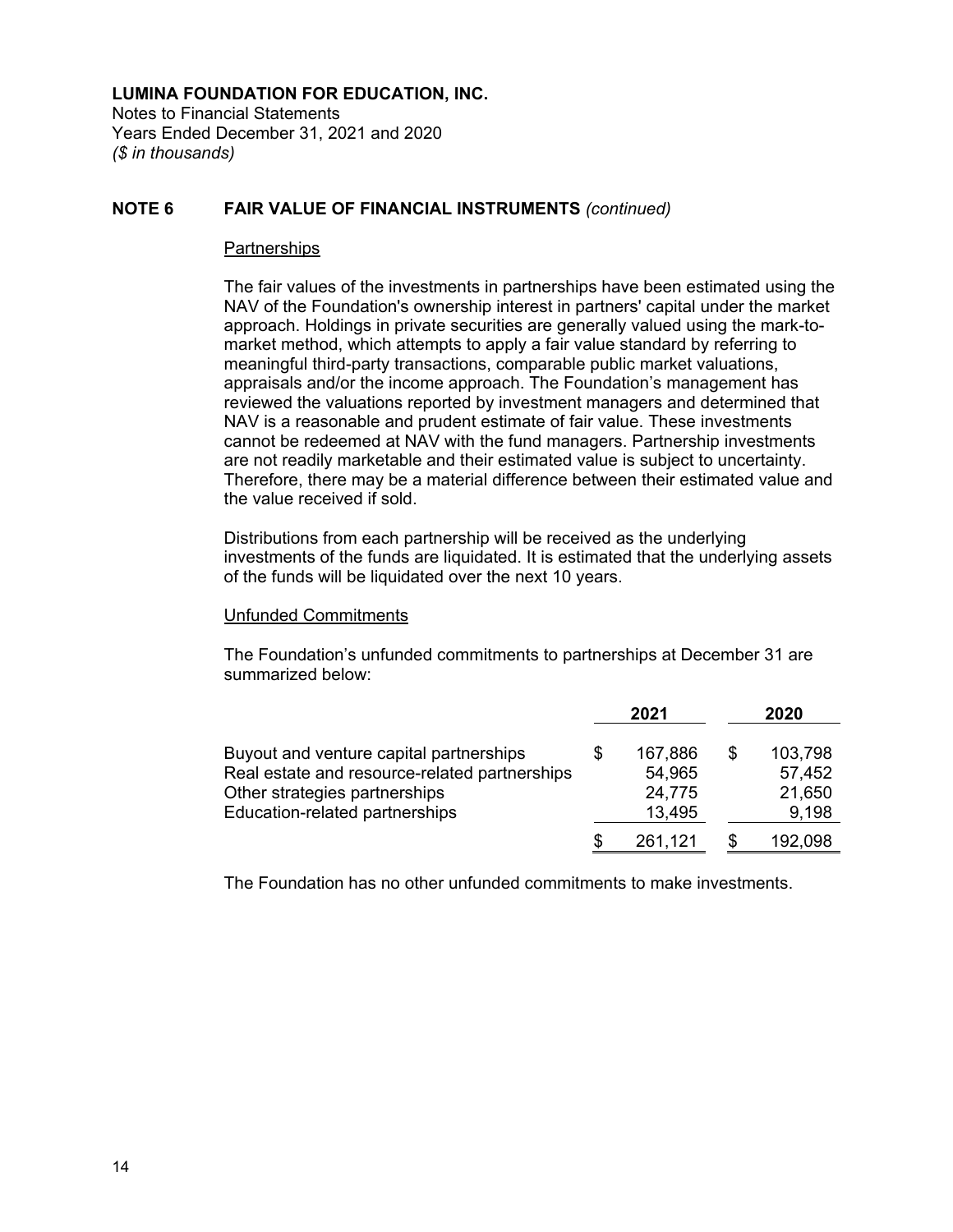Notes to Financial Statements Years Ended December 31, 2021 and 2020 *(\$ in thousands)*

## **NOTE 7 LIQUIDITY AND AVAILABILITY**

The Foundation's financial assets available within one year of the statements of financial position date for general expenditures are as follows:

|                                            |    | 2021      | 2020         |
|--------------------------------------------|----|-----------|--------------|
| Cash                                       | \$ | 25,429    | \$<br>33,113 |
| Investment proceeds receivable             |    | 3,736     | 54,060       |
| Investments                                |    | 1,571,427 | 1,326,777    |
| Accrued interest and dividends             |    | 384       | 578          |
|                                            |    | 1,600,976 | 1,414,528    |
| Less: Investments with liquidity in excess |    |           |              |
| of one year                                |    | (817,478) | (576,556)    |
|                                            | S  | 783,498   | 837,972      |

As part of the Foundation's liquidity management, the Foundation invests its financial assets to be available as its general expenditures, liabilities, and other obligations come due.

To help manage unanticipated liquidity needs, the Foundation has committed lines of credit in the total amount of \$100 million, which it could draw upon to facilitate operations. The use of these lines of credit is generally restricted to the extent that the Foundation is in need of liquidity to fund program-related obligations and administrative functions.

The interest rate is prime plus 3% or LIBOR at the overnight, 7-, 30-, 60-, 90-day rate plus 45 basis points at the election of the Foundation upon borrowing. As of December 31, 2021 and 2020, the Foundation did not have any outstanding borrowings.

The Foundation increased the lines of credit facilities totaling \$125 million with two banking institutions subsequent to year end. Effective April 2022, the Foundation secured a fully committed facility of \$100 million at an interest rate of SOFR plus 86 basis points at the time of borrowing. The second facility with a separate financial institution is \$25 million and is uncommitted at an interest rate of SOFR plus 60 basis points at the time of borrowing. The facilities mature in April 2024.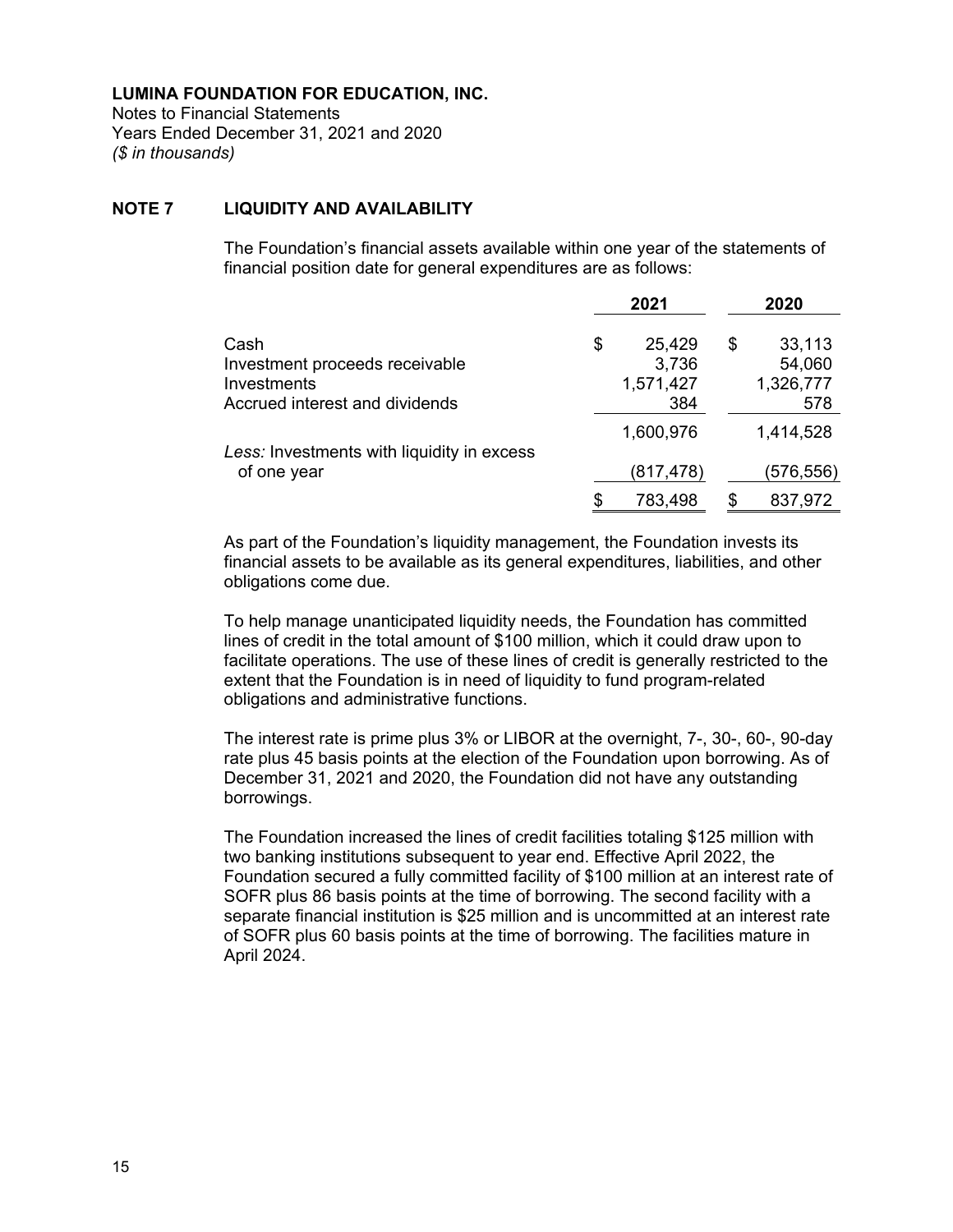Notes to Financial Statements Years Ended December 31, 2021 and 2020 *(\$ in thousands)*

### **NOTE 8 RELATED PARTIES**

The Foundation requires all covered persons to annually disclose all relationships in which a person has an interest or relationship, whether business, professional, charitable, or familial. Covered persons include directors, officers of the Foundation, members of committees created by the Board of Directors and current and former employees. In all business or funding decisions made with respect to entities in which a covered member has a relationship, the covered person is excluded from the decision-making process.

Under Lumina's conflict of interest policy, all transactions between the Foundation and entities where a covered person has a key or influential role are tracked and reviewed, and steps are taken by the Board to ensure that the transactions are appropriate. For the years ended December 31, 2021 and 2020, disbursements to the entities described above primarily included grants paid totaling approximately \$9,579 and \$8,957, respectively.

Under the Foundation's grant-matching program, current and retired employees and Directors are eligible to have personal contributions matched by the Foundation to non-profit entities under Section 501(c)(3) of the Internal Revenue Code (the Code), and not a private foundation under Section 509(a) of the Code. Matching gifts may not be credited toward participant pledges and may not be credited to a participant-controlled, donor-advised fund. Contributions are matched on a three-to-one basis, with the total match amount paid by the Foundation in one year not to exceed \$60 per person. For the years ended December 31, 2021 and 2020, amounts paid to related entities as described above were \$794 and \$847, respectively.

Under the Foundation's grant designation program, members of the Foundation's Board of Directors may designate up to \$25 in educational or charitable grants annually for the years ended December 31, 2021 and 2020, respectively. The donee organizations must meet the same requirements as the grant-matching program. These grants may not satisfy a personal pledge or be in exchange for any goods, services or other benefits of the director, such as to be used for payment for tuition or other personal obligations. For the years ended December 31, 2021 and 2020, amounts contributed under this program to related entities as described above totaled \$205 and \$175, respectively.

### **NOTE 9 BENEFICIAL INTEREST IN CHARITABLE REMAINDER TRUSTS**

The Foundation is a designated beneficiary of two charitable remainder unitrusts (trusts). The trusts provide for the payment of distributions to other designated beneficiaries over the lifetimes of the named beneficiaries. At the end of the trusts' terms, the Foundation is designated to receive 50% of the remaining assets. A discount rate of 5% was applied to calculate the portion of the trusts attributable to the beneficial interest of the Foundation of \$728 and \$672 as of December 31, 2021 and 2020, respectively.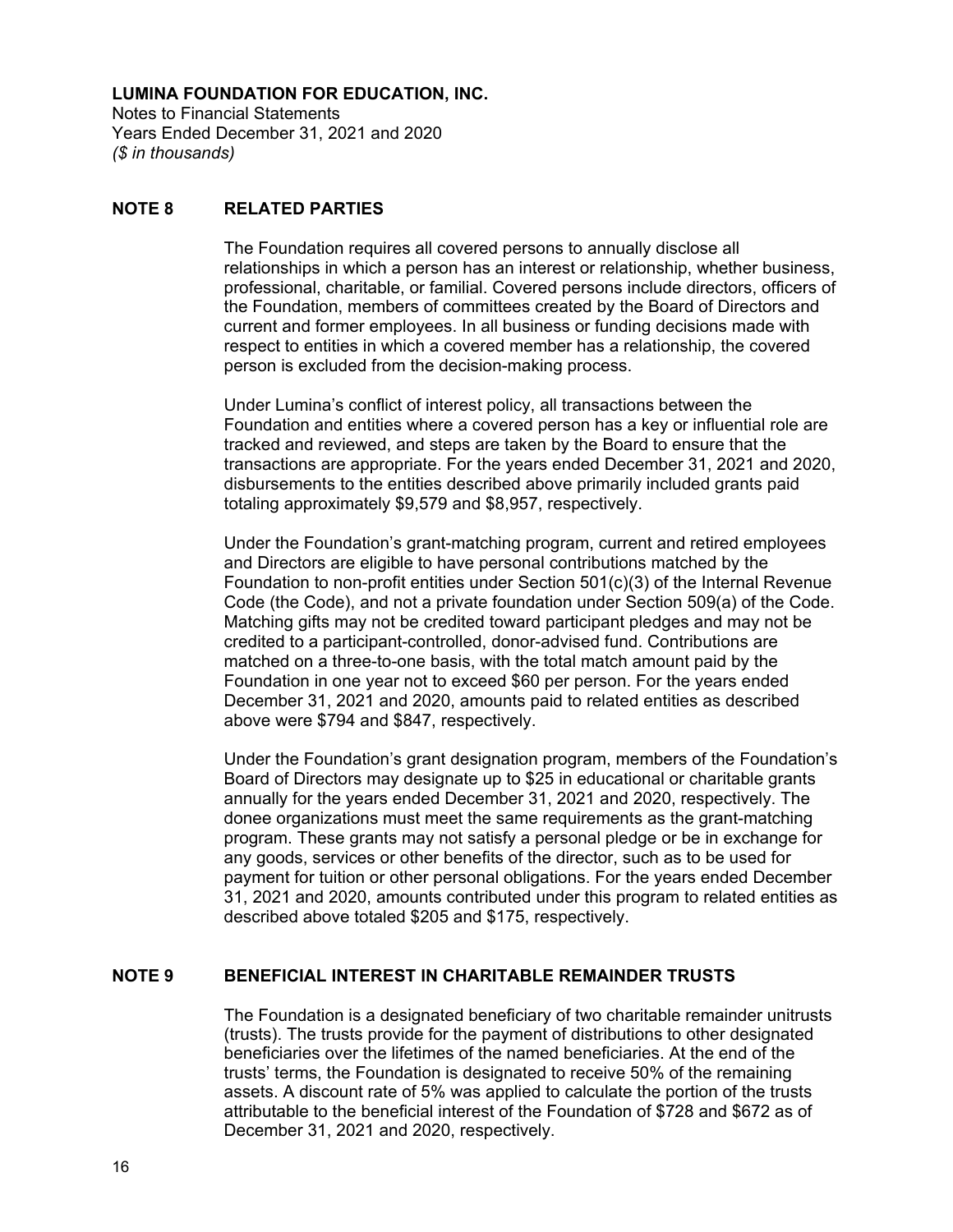Notes to Financial Statements Years Ended December 31, 2021 and 2020 *(\$ in thousands)*

## **NOTE 10 FUNCTIONAL EXPENSES**

Grants and program costs are considered the activities focused on the Foundation's mission of learning beyond high school and include direct and indirect costs, such as salaries, benefits, professional fees and others. Management and general expenses are defined as general overhead expenses providing direct support to operations.

The majority of expenses is directly applied to functions based upon the nature of the expense. Expenses that are allocated are allocated based upon total salaries and benefits applied to the respective functions.

Expenses categorized by their function and type for the year ended December 31, 2021 are as follows:

|                                      | Grants and |        | Management<br>and General<br>Programs |       | Total        |
|--------------------------------------|------------|--------|---------------------------------------|-------|--------------|
|                                      |            |        |                                       |       |              |
| Grants and program-related contracts | \$         | 68,003 | \$                                    |       | \$<br>68,003 |
| Salaries and related benefits        |            | 7,743  |                                       | 2,359 | 10,102       |
| Excise tax                           |            |        |                                       | 4,437 | 4,437        |
| Consulting and professional fees     |            | 411    |                                       | 1,458 | 1,869        |
| Convening                            |            | 981    |                                       |       | 981          |
| Communication and travel             |            | 159    |                                       | 49    | 208          |
| Sponsorships and dues                |            | 295    |                                       | 90    | 385          |
| Occupancy                            |            | 500    |                                       | 152   | 652          |
| <b>Printing &amp; Supplies</b>       |            | 465    |                                       | 142   | 607          |
| Depreciation and amortization        |            | 261    |                                       | 80    | 341          |
| Technology services and equipment    |            | 517    |                                       | 157   | 674          |
| Other                                |            | 415    |                                       | 127   | 542          |
|                                      | \$         | 79,750 | \$                                    | 9.051 | \$<br>88,801 |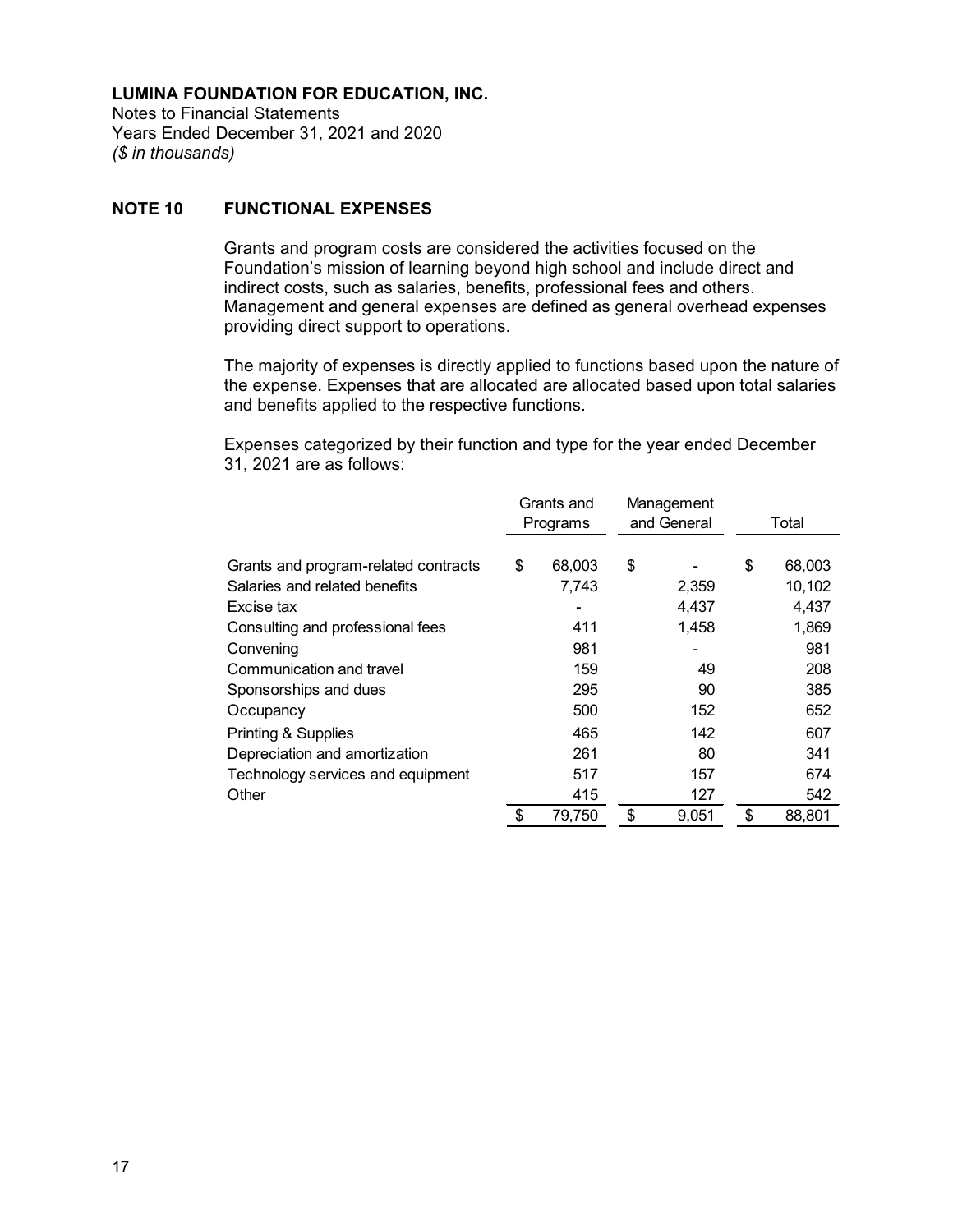Notes to Financial Statements Years Ended December 31, 2021 and 2020 *(\$ in thousands)*

# **NOTE 10 FUNCTIONAL EXPENSES** *(continued)*

Expenses categorized by their function and type for the year ended December 31, 2020 are as follows:

|                                      | <b>Grants and</b><br><b>Programs</b> |    | <b>Management</b><br>and General |    | <b>T</b> otal |
|--------------------------------------|--------------------------------------|----|----------------------------------|----|---------------|
|                                      |                                      |    |                                  |    |               |
| Grants and program-related contracts | \$<br>40,434                         | \$ |                                  | \$ | 40,434        |
| Salaries and related benefits        | 8,782                                |    | 2,973                            |    | 11,755        |
| Convening                            | 453                                  |    |                                  |    | 453           |
| Federal excise tax                   |                                      |    | 4,883                            |    | 4,883         |
| Consulting and professional fees     | 481                                  |    | 1,678                            |    | 2,159         |
| Communication and travel             | 225                                  |    | 76                               |    | 301           |
| Occupancy                            | 544                                  |    | 184                              |    | 728           |
| Printing and supplies                | 394                                  |    | 133                              |    | 527           |
| Technology services and equipment    | 441                                  |    | 150                              |    | 591           |
| Depreciation and amortization        | 325                                  |    | 110                              |    | 435           |
| Sponsorships and dues                | 297                                  |    | 101                              |    | 398           |
| Other                                | 415                                  |    | 140                              |    | 555           |
|                                      | \$<br>52,791                         | \$ | 10,428                           | \$ | 63.219        |